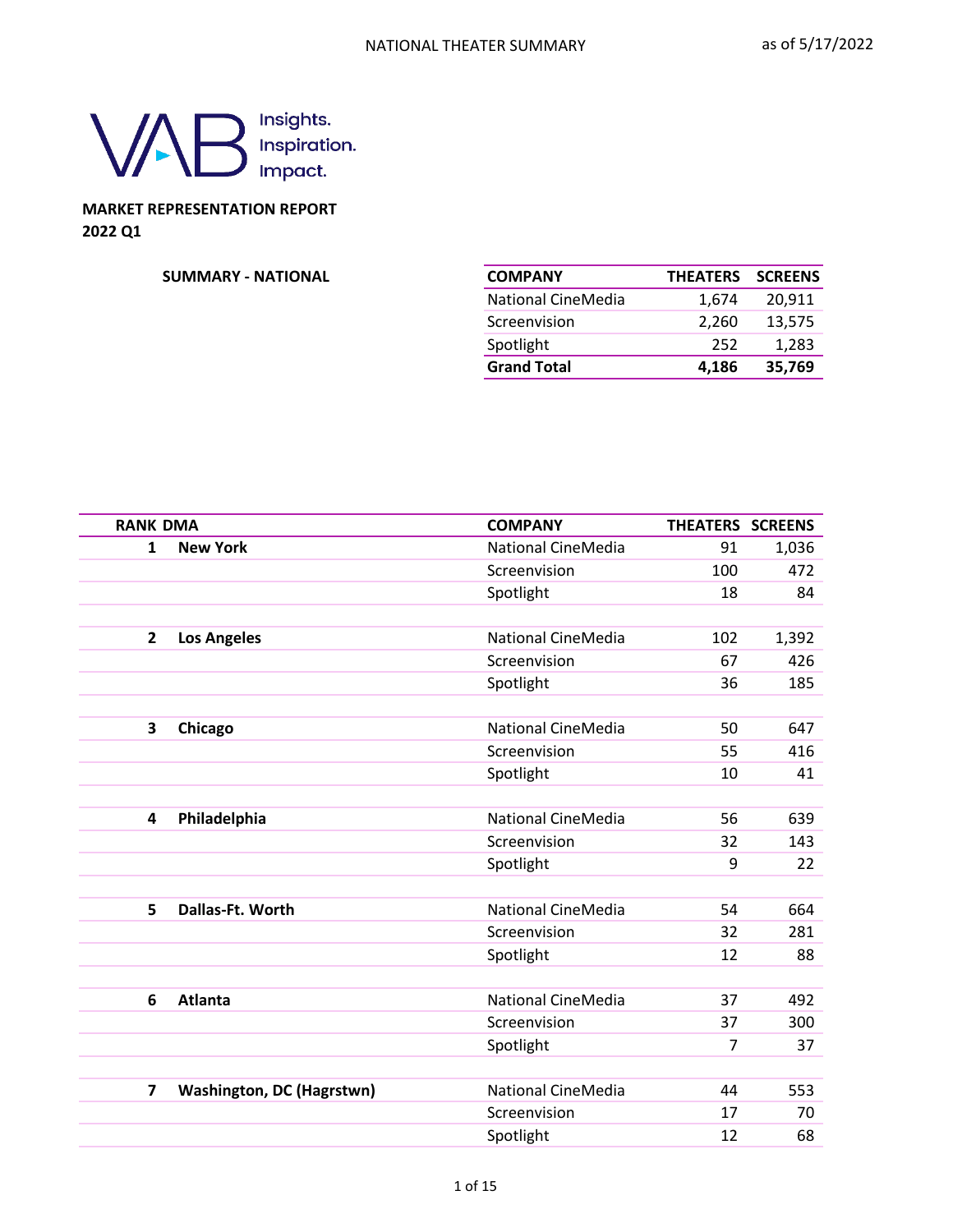| <b>RANK DMA</b> |                                 | <b>COMPANY</b>            | THEATERS SCREENS |     |
|-----------------|---------------------------------|---------------------------|------------------|-----|
| 7               |                                 |                           |                  |     |
| 8               | San Francisco-Oak-San Jose      | <b>National CineMedia</b> | 45               | 567 |
|                 |                                 | Screenvision              | 32               | 218 |
|                 |                                 | Spotlight                 | 19               | 84  |
| 9               | <b>Houston</b>                  | <b>National CineMedia</b> | 43               | 654 |
|                 |                                 | Screenvision              | 12               | 78  |
|                 |                                 | Spotlight                 | 3                | 13  |
|                 |                                 |                           |                  |     |
| 10              | <b>Boston (Manchester)</b>      | <b>National CineMedia</b> | 23               | 285 |
|                 |                                 | Screenvision              | 54               | 326 |
|                 |                                 | Spotlight                 | 10               | 26  |
|                 |                                 |                           |                  |     |
| 11              | Seattle-Tacoma                  | <b>National CineMedia</b> | 43               | 473 |
|                 |                                 | Screenvision              | 9                | 29  |
|                 |                                 | Spotlight                 | 6                | 24  |
|                 |                                 |                           |                  |     |
| 12              | <b>Phoenix (Prescott)</b>       | <b>National CineMedia</b> | 37               | 545 |
|                 |                                 | Screenvision              | 27               | 146 |
|                 |                                 | Spotlight                 | 3                | 18  |
|                 |                                 |                           |                  |     |
| 13              | Tampa-St. Pete (Sarasota)       | <b>National CineMedia</b> | 17               | 241 |
|                 |                                 | Screenvision              | 24               | 204 |
|                 |                                 | Spotlight                 | 4                | 31  |
| 14              | Minneapolis-St. Paul            | <b>National CineMedia</b> | 10               | 129 |
|                 |                                 | Screenvision              | 61               | 483 |
|                 |                                 | Spotlight                 | 1                | 5   |
|                 |                                 |                           |                  |     |
| 15              | <b>Detroit</b>                  | National CineMedia        | 20               | 341 |
|                 |                                 | Screenvision              | 27               | 214 |
|                 |                                 | Spotlight                 | 4                | 12  |
|                 |                                 |                           |                  |     |
| 16              | <b>Denver</b>                   | National CineMedia        | 36               | 445 |
|                 |                                 | Screenvision              | 22               | 88  |
|                 |                                 | Spotlight                 | 4                | 14  |
|                 |                                 |                           |                  |     |
| 17              | Orlando-Daytona Bch-Melbrn      | National CineMedia        | 16               | 263 |
|                 |                                 | Screenvision              | 27               | 267 |
|                 |                                 | Spotlight                 | $\overline{2}$   | 11  |
| 18              | Miami-Ft. Lauderdale            | <b>National CineMedia</b> | 21               | 315 |
|                 |                                 | Screenvision              | 18               | 144 |
|                 |                                 | Spotlight                 | 12               | 85  |
|                 |                                 |                           |                  |     |
| 19              | <b>Cleveland-Akron (Canton)</b> | National CineMedia        | 25               | 317 |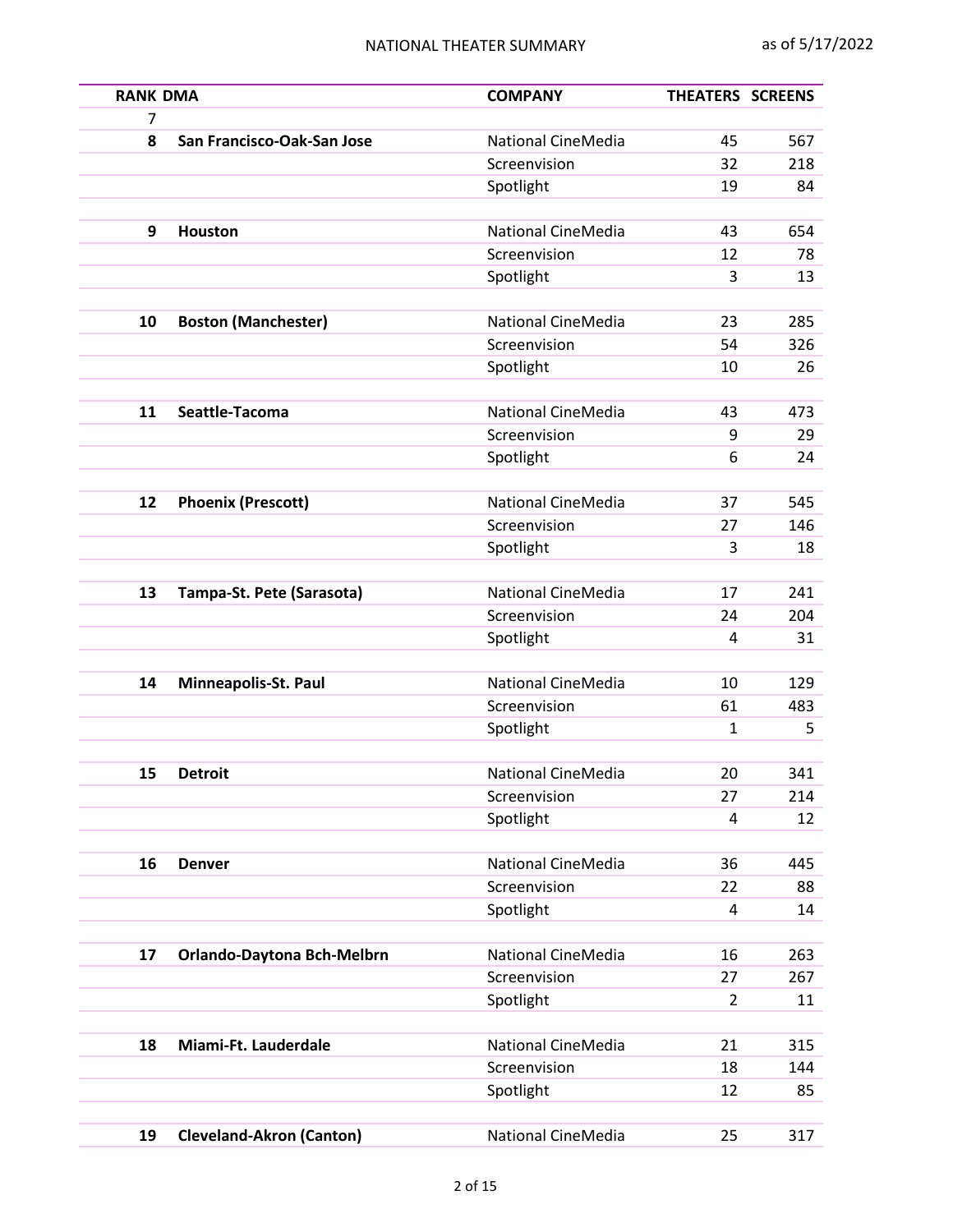| <b>RANK DMA</b> |                                 | <b>COMPANY</b>            | THEATERS SCREENS   |     |
|-----------------|---------------------------------|---------------------------|--------------------|-----|
| 19              | <b>Cleveland-Akron (Canton)</b> | Screenvision              | 28                 | 147 |
|                 |                                 | Spotlight                 | $\mathbf{1}$       | 10  |
|                 |                                 |                           |                    |     |
| 20              | Sacramnto-Stkton-Modesto        | <b>National CineMedia</b> | 24                 | 304 |
|                 |                                 | Screenvision              | 17                 | 129 |
|                 |                                 | Spotlight                 | $\overline{2}$     | 13  |
|                 |                                 |                           |                    |     |
| 21              | Portland, OR                    | <b>National CineMedia</b> | 32                 | 357 |
|                 |                                 | Screenvision              | 18                 | 57  |
|                 |                                 | Spotlight                 | 8                  | 19  |
|                 |                                 |                           |                    |     |
| 22              | <b>Charlotte</b>                | <b>National CineMedia</b> | 21                 | 260 |
|                 |                                 | Screenvision              | 13                 | 73  |
|                 |                                 |                           |                    |     |
| 23              | <b>St. Louis</b>                | <b>National CineMedia</b> | 14                 | 115 |
|                 |                                 | Screenvision              | 27                 | 203 |
|                 |                                 | Spotlight                 | 4                  | 20  |
|                 |                                 |                           |                    |     |
| 24              | Raleigh-Durham (Fayetvlle)      | National CineMedia        | 11                 | 142 |
|                 |                                 | Screenvision              | 19                 | 184 |
|                 |                                 | Spotlight                 | $\overline{2}$     | 19  |
|                 |                                 |                           |                    |     |
| 25              | Indianapolis                    | <b>National CineMedia</b> | 22                 | 256 |
|                 |                                 | Screenvision              | 20                 | 116 |
|                 |                                 | Spotlight                 | 4                  | 28  |
|                 |                                 |                           |                    |     |
| 26              | Pittsburgh                      | <b>National CineMedia</b> | 13                 | 140 |
|                 |                                 | Screenvision              | 22                 | 140 |
|                 |                                 | Spotlight                 | 1                  | 1   |
| 27              | <b>Baltimore</b>                | <b>National CineMedia</b> | 13                 | 170 |
|                 |                                 |                           |                    |     |
|                 |                                 | Screenvision              | 16<br>$\mathbf{1}$ | 86  |
|                 |                                 | Spotlight                 |                    | 9   |
| 28              |                                 | National CineMedia        | 17                 | 254 |
|                 | <b>San Diego</b>                | Screenvision              | 11                 | 73  |
|                 |                                 | Spotlight                 | 8                  | 59  |
|                 |                                 |                           |                    |     |
| 29              | <b>Salt Lake City</b>           | <b>National CineMedia</b> | 27                 | 293 |
|                 |                                 | Screenvision              | 41                 | 255 |
|                 |                                 | Spotlight                 | $\overline{2}$     | 7   |
|                 |                                 |                           |                    |     |
| 30              | <b>Nashville</b>                | <b>National CineMedia</b> | 8                  | 128 |
|                 |                                 | Screenvision              | 22                 | 152 |
|                 |                                 |                           |                    |     |
| 31              | <b>San Antonio</b>              | National CineMedia        | 23                 | 296 |
|                 |                                 |                           |                    |     |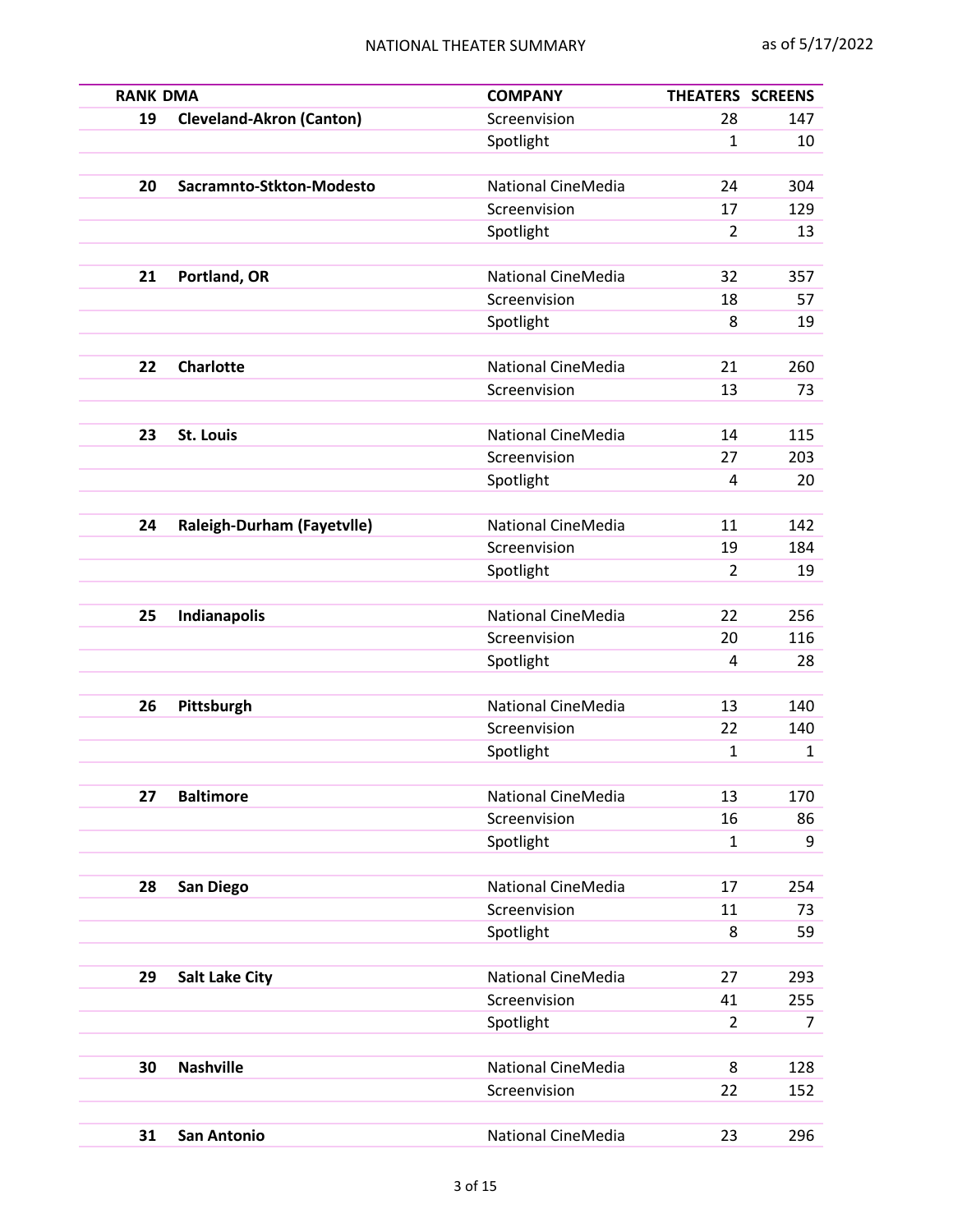| <b>RANK DMA</b> |                                   | <b>COMPANY</b>            | THEATERS SCREENS |            |
|-----------------|-----------------------------------|---------------------------|------------------|------------|
| 31              | <b>San Antonio</b>                | Screenvision              | 9                | 39         |
|                 |                                   | Spotlight                 | 1                | 9          |
|                 |                                   |                           |                  |            |
| 32              | <b>Kansas City</b>                | <b>National CineMedia</b> | 13               | 208        |
|                 |                                   | Screenvision              | 25               | 169        |
|                 |                                   |                           |                  |            |
| 33              | Columbus, OH                      | <b>National CineMedia</b> | 9                | 103        |
|                 |                                   | Screenvision              | 16               | 142        |
|                 |                                   | Spotlight                 | 4                | 14         |
|                 |                                   |                           |                  |            |
| 34              | <b>Hartford &amp; New Haven</b>   | <b>National CineMedia</b> | 12               | 152        |
|                 |                                   | Screenvision              | 23               | 138        |
|                 |                                   | Spotlight                 | $\overline{2}$   | 10         |
|                 | Cincinnati                        | <b>National CineMedia</b> | 10               |            |
| 35              |                                   | Screenvision              | 21               | 136<br>138 |
|                 |                                   | Spotlight                 | 4                | 26         |
|                 |                                   |                           |                  |            |
| 36              | <b>Milwaukee</b>                  | <b>National CineMedia</b> | 3                | 44         |
|                 |                                   | Screenvision              | 24               | 212        |
|                 |                                   | Spotlight                 | 2                | 11         |
|                 |                                   |                           |                  |            |
| 37              | <b>Austin</b>                     | <b>National CineMedia</b> | 21               | 239        |
|                 |                                   | Screenvision              | 8                | 48         |
|                 |                                   | Spotlight                 | 4                | 18         |
|                 |                                   |                           |                  |            |
| 38              | Greenvll-Spart-Ashevll-And        | <b>National CineMedia</b> | 10               | 134        |
|                 |                                   | Screenvision              | 16               | 84         |
|                 |                                   | Spotlight                 | 1                | 1          |
|                 |                                   |                           |                  |            |
| 39              | <b>West Palm Beach-Ft. Pierce</b> | National CineMedia        | 6                | 114        |
|                 |                                   | Screenvision              | 13               | 119        |
|                 |                                   |                           |                  |            |
| 40              | <b>Las Vegas</b>                  | National CineMedia        | 22               | 293        |
|                 |                                   | Screenvision              | 8                | 69         |
|                 |                                   |                           |                  |            |
| 41              | <b>Grand Rapids-Kalmzoo-B.Crk</b> | National CineMedia        | 18               | 180        |
|                 |                                   | Screenvision              | 19               | 89         |
| 42              | Harrisburg-Lncstr-Leb-York        | <b>National CineMedia</b> | 10               | 120        |
|                 |                                   | Screenvision              | 15               | 66         |
|                 |                                   |                           | $\overline{2}$   | 4          |
|                 |                                   | Spotlight                 |                  |            |
| 43              | <b>Jacksonville</b>               | National CineMedia        | 13               | 183        |
|                 |                                   | Screenvision              | 5                | 41         |
|                 |                                   |                           |                  |            |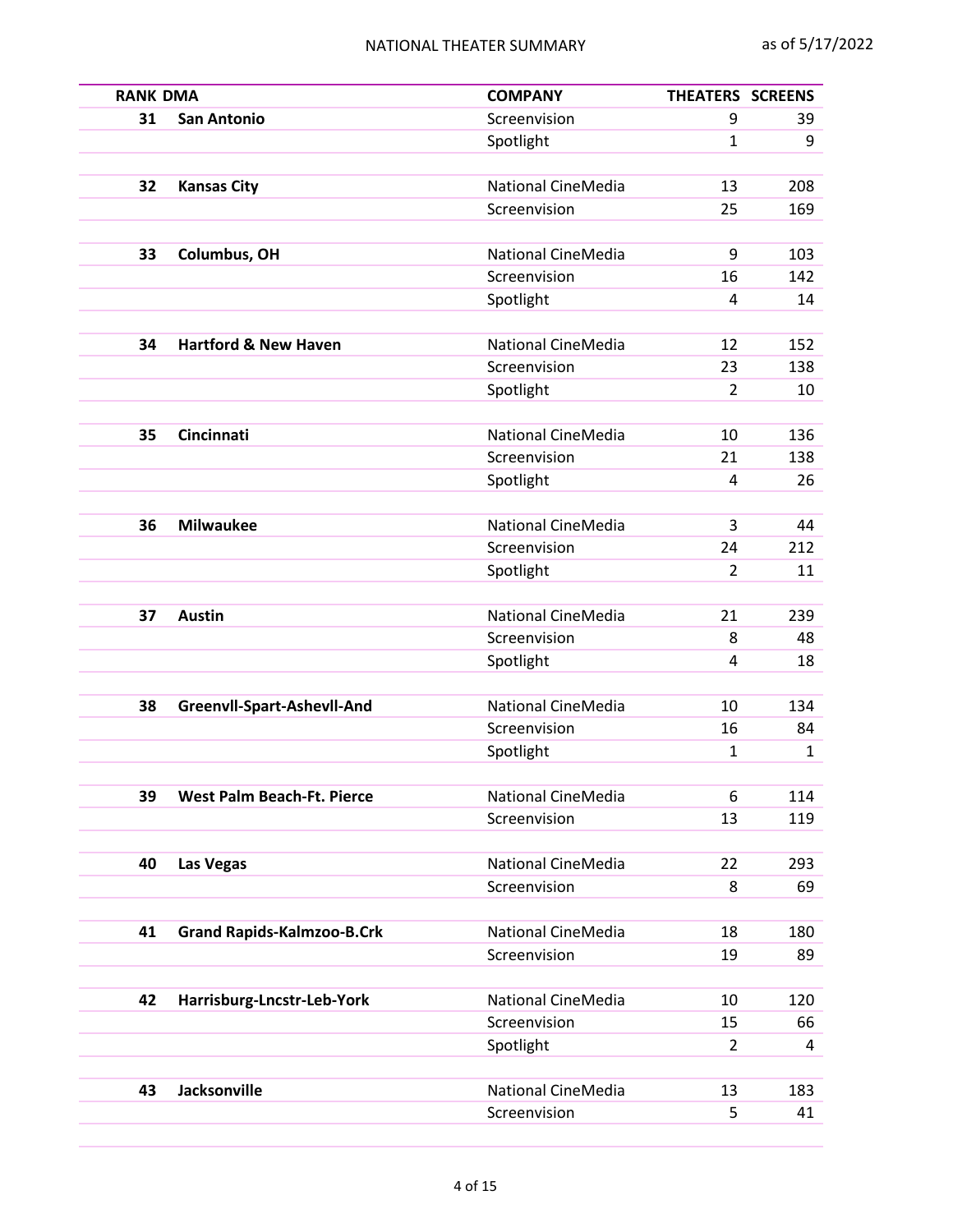| <b>RANK DMA</b> |                                   | <b>COMPANY</b>            | <b>THEATERS SCREENS</b> |     |
|-----------------|-----------------------------------|---------------------------|-------------------------|-----|
| 44              | <b>Oklahoma City</b>              | National CineMedia        | 9                       | 121 |
|                 |                                   | Screenvision              | 13                      | 70  |
|                 |                                   | Spotlight                 | $\mathbf{1}$            | 9   |
| 45              | <b>Birmingham (Ann and Tusc)</b>  | <b>National CineMedia</b> | 3                       | 42  |
|                 |                                   | Screenvision              | 16                      | 149 |
|                 |                                   |                           |                         |     |
| 46              | <b>Norfolk-Portsmth-Newpt Nws</b> | <b>National CineMedia</b> | 15                      | 192 |
|                 |                                   | Screenvision              | 15                      | 79  |
|                 |                                   |                           |                         |     |
| 47              | Greensboro-H.Point-W.Salem        | National CineMedia        | 6                       | 89  |
|                 |                                   | Screenvision              | 13                      | 79  |
|                 |                                   | Spotlight                 | 1                       | 4   |
|                 |                                   |                           | $\overline{7}$          |     |
| 48              | Louisville                        | <b>National CineMedia</b> |                         | 97  |
|                 |                                   | Screenvision              | 10                      | 63  |
| 49              | Albuquerque-Santa Fe              | National CineMedia        | 6                       | 84  |
|                 |                                   | Screenvision              | 19                      | 130 |
|                 |                                   | Spotlight                 | $\overline{2}$          | 9   |
|                 |                                   |                           |                         |     |
| 50              | <b>New Orleans</b>                | <b>National CineMedia</b> | 8                       | 114 |
|                 |                                   | Screenvision              | 5                       | 16  |
|                 |                                   |                           |                         |     |
| 51              | <b>Providence-New Bedford</b>     | National CineMedia        | $\overline{2}$          | 22  |
|                 |                                   | Screenvision              | 11                      | 87  |
|                 |                                   |                           |                         |     |
| 52              | <b>Buffalo</b>                    | National CineMedia        | 9                       | 103 |
|                 |                                   | Screenvision              | 18                      | 64  |
|                 |                                   |                           |                         |     |
| 53              | <b>Memphis</b>                    | Screenvision              | 20                      | 178 |
| 54              | <b>Ft. Myers-Naples</b>           | <b>National CineMedia</b> | 7                       | 114 |
|                 |                                   | Screenvision              | 5                       | 42  |
|                 |                                   | Spotlight                 | $\mathbf{1}$            | 12  |
|                 |                                   |                           |                         |     |
| 55              | Fresno-Visalia                    | National CineMedia        | 14                      | 140 |
|                 |                                   | Screenvision              | 8                       | 63  |
|                 |                                   | Spotlight                 | $\mathbf{1}$            | 10  |
|                 |                                   |                           |                         |     |
| 56              | <b>Richmond-Petersburg</b>        | <b>National CineMedia</b> | 8                       | 123 |
|                 |                                   | Screenvision              | 7                       | 34  |
|                 |                                   | Spotlight                 | $\overline{2}$          | 7   |
|                 |                                   |                           |                         |     |
| 57              | <b>Mobile-Pensacola (Ft Walt)</b> | National CineMedia        | $\overline{2}$          | 24  |
|                 |                                   | Screenvision              | 13                      | 142 |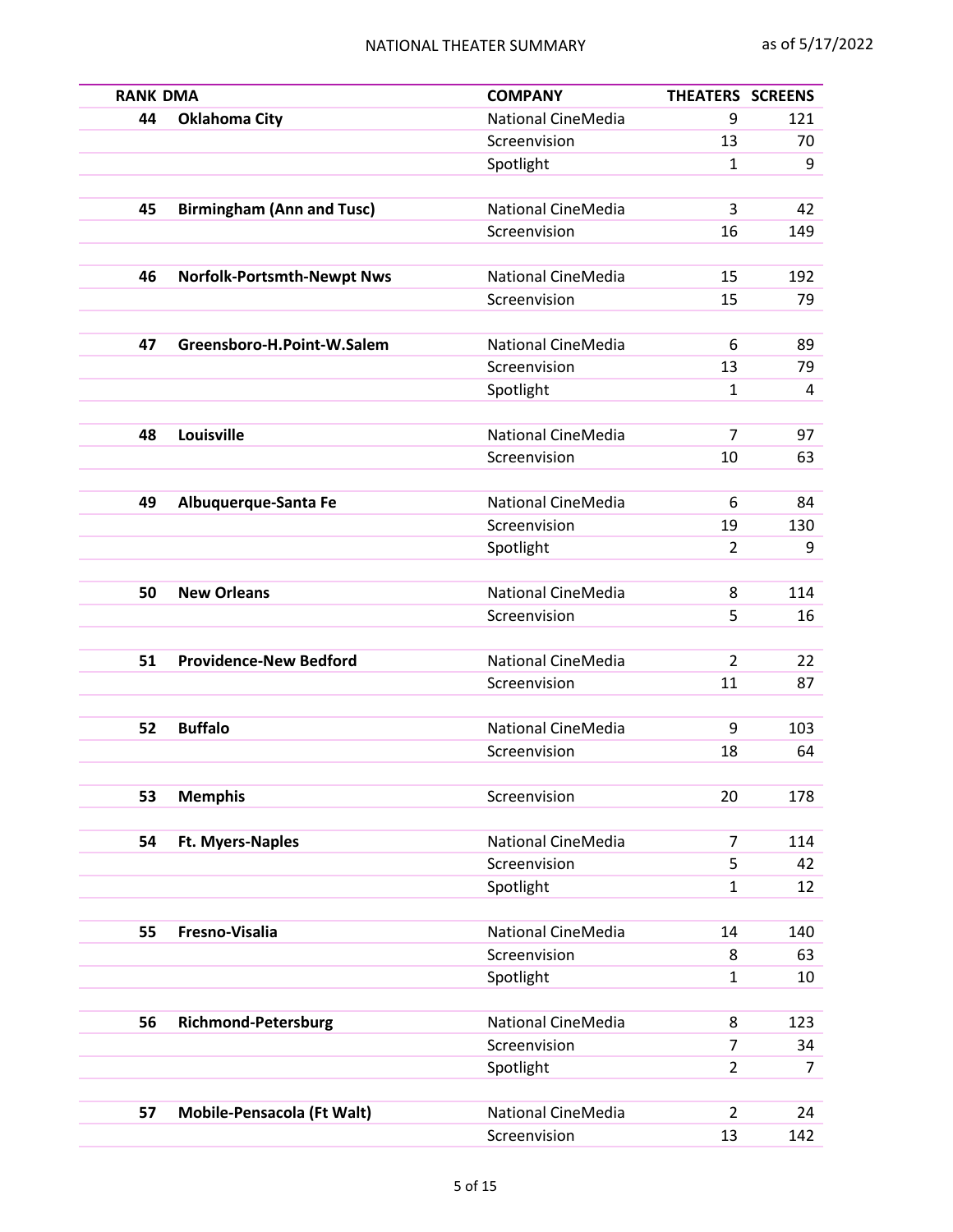| <b>RANK DMA</b>                   | <b>COMPANY</b>                                                                                                               | THEATERS SCREENS                                                                                                                                                                                                                                     |                                                                                          |
|-----------------------------------|------------------------------------------------------------------------------------------------------------------------------|------------------------------------------------------------------------------------------------------------------------------------------------------------------------------------------------------------------------------------------------------|------------------------------------------------------------------------------------------|
|                                   |                                                                                                                              |                                                                                                                                                                                                                                                      |                                                                                          |
| <b>Wilkes Barre-Scranton-Hztn</b> | National CineMedia                                                                                                           | 6                                                                                                                                                                                                                                                    | 82                                                                                       |
|                                   | Screenvision                                                                                                                 | 18                                                                                                                                                                                                                                                   | 68                                                                                       |
|                                   |                                                                                                                              |                                                                                                                                                                                                                                                      |                                                                                          |
| Albany-Schenectady-Troy           | National CineMedia                                                                                                           | $\overline{7}$                                                                                                                                                                                                                                       | 75                                                                                       |
|                                   | Screenvision                                                                                                                 | 12                                                                                                                                                                                                                                                   | 49                                                                                       |
|                                   | Spotlight                                                                                                                    | 1                                                                                                                                                                                                                                                    | $\overline{2}$                                                                           |
|                                   |                                                                                                                              |                                                                                                                                                                                                                                                      |                                                                                          |
|                                   |                                                                                                                              |                                                                                                                                                                                                                                                      | 99                                                                                       |
|                                   |                                                                                                                              |                                                                                                                                                                                                                                                      | 72                                                                                       |
|                                   |                                                                                                                              |                                                                                                                                                                                                                                                      | 95                                                                                       |
|                                   |                                                                                                                              |                                                                                                                                                                                                                                                      | 68                                                                                       |
|                                   |                                                                                                                              |                                                                                                                                                                                                                                                      |                                                                                          |
| <b>Knoxville</b>                  | <b>National CineMedia</b>                                                                                                    | 8                                                                                                                                                                                                                                                    | 79                                                                                       |
|                                   | Screenvision                                                                                                                 | 12                                                                                                                                                                                                                                                   | 86                                                                                       |
|                                   |                                                                                                                              |                                                                                                                                                                                                                                                      |                                                                                          |
|                                   | <b>National CineMedia</b>                                                                                                    | 4                                                                                                                                                                                                                                                    | 57                                                                                       |
|                                   | Screenvision                                                                                                                 | 16                                                                                                                                                                                                                                                   | 82                                                                                       |
|                                   |                                                                                                                              |                                                                                                                                                                                                                                                      |                                                                                          |
| <b>Dayton</b>                     | <b>National CineMedia</b>                                                                                                    | 7                                                                                                                                                                                                                                                    | 89                                                                                       |
|                                   | Screenvision                                                                                                                 | $\overline{7}$                                                                                                                                                                                                                                       | 16                                                                                       |
|                                   | Spotlight                                                                                                                    | 1                                                                                                                                                                                                                                                    | 12                                                                                       |
|                                   |                                                                                                                              |                                                                                                                                                                                                                                                      |                                                                                          |
| Honolulu                          | <b>National CineMedia</b>                                                                                                    | 8                                                                                                                                                                                                                                                    | 90                                                                                       |
|                                   | Screenvision                                                                                                                 | 16                                                                                                                                                                                                                                                   | 115                                                                                      |
|                                   |                                                                                                                              |                                                                                                                                                                                                                                                      |                                                                                          |
|                                   |                                                                                                                              |                                                                                                                                                                                                                                                      | 69<br>60                                                                                 |
|                                   |                                                                                                                              |                                                                                                                                                                                                                                                      |                                                                                          |
| <b>Des Moines-Ames</b>            |                                                                                                                              |                                                                                                                                                                                                                                                      | 44                                                                                       |
|                                   |                                                                                                                              |                                                                                                                                                                                                                                                      | 122                                                                                      |
|                                   |                                                                                                                              | $\overline{2}$                                                                                                                                                                                                                                       | 9                                                                                        |
|                                   |                                                                                                                              |                                                                                                                                                                                                                                                      |                                                                                          |
| <b>Green Bay-Appleton</b>         | National CineMedia                                                                                                           | $\mathbf{1}$                                                                                                                                                                                                                                         | 8                                                                                        |
|                                   | Screenvision                                                                                                                 | 19                                                                                                                                                                                                                                                   | 117                                                                                      |
|                                   |                                                                                                                              |                                                                                                                                                                                                                                                      |                                                                                          |
| <b>Tucson (Sierra Vista)</b>      | National CineMedia                                                                                                           | 10                                                                                                                                                                                                                                                   | 136                                                                                      |
|                                   | Screenvision                                                                                                                 | 5                                                                                                                                                                                                                                                    | 15                                                                                       |
|                                   | Spotlight                                                                                                                    | 1                                                                                                                                                                                                                                                    | 3                                                                                        |
|                                   |                                                                                                                              |                                                                                                                                                                                                                                                      |                                                                                          |
|                                   |                                                                                                                              |                                                                                                                                                                                                                                                      | 84                                                                                       |
|                                   |                                                                                                                              |                                                                                                                                                                                                                                                      | 50                                                                                       |
|                                   |                                                                                                                              |                                                                                                                                                                                                                                                      | 81                                                                                       |
|                                   |                                                                                                                              |                                                                                                                                                                                                                                                      | 49                                                                                       |
|                                   | <b>Little Rock-Pine Bluff</b><br><b>Tulsa</b><br>Lexington<br>Spokane<br><b>Wichita-Hutchinson Plus</b><br>Roanoke-Lynchburg | National CineMedia<br>Screenvision<br><b>National CineMedia</b><br>Screenvision<br>National CineMedia<br>Screenvision<br>National CineMedia<br>Screenvision<br>Spotlight<br>National CineMedia<br>Screenvision<br>National CineMedia<br>Screenvision | 8<br>18<br>$\overline{7}$<br>11<br>6<br>18<br>3<br>23<br>$\overline{7}$<br>18<br>9<br>10 |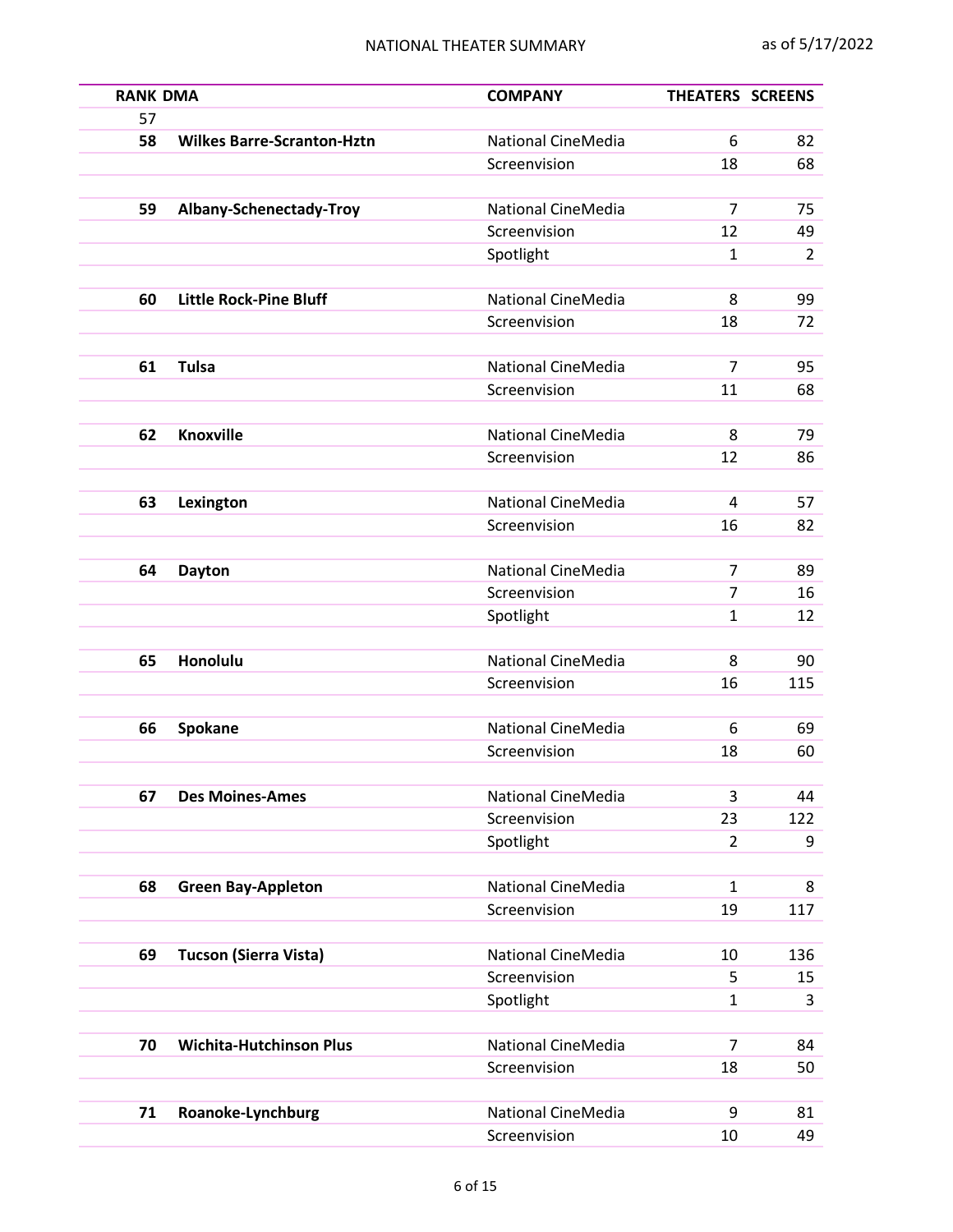| <b>RANK DMA</b> |                                  | <b>COMPANY</b>            | <b>THEATERS SCREENS</b> |          |
|-----------------|----------------------------------|---------------------------|-------------------------|----------|
| 71              |                                  |                           |                         |          |
| 72              | Omaha                            | National CineMedia        | 8                       | 82       |
|                 |                                  | Screenvision              | 7                       | 67       |
|                 |                                  |                           |                         |          |
| 73              | <b>Flint-Saginaw-Bay City</b>    | <b>National CineMedia</b> | 3                       | 26       |
|                 |                                  | Screenvision              | 15                      | 76       |
|                 |                                  |                           |                         |          |
| 74              | Springfield, MO                  | <b>National CineMedia</b> | 3                       | 33       |
|                 |                                  | Screenvision              | 10                      | 59       |
|                 |                                  |                           |                         |          |
| 75              | Rochester, NY                    | National CineMedia        | 5                       | 72       |
|                 |                                  | Screenvision              | 10                      | 52       |
|                 |                                  |                           |                         |          |
| 76              | <b>Huntsville-Decatur (Flor)</b> | <b>National CineMedia</b> | 3                       | 43       |
|                 |                                  | Screenvision              | $\overline{7}$          | 63       |
|                 |                                  |                           |                         |          |
| 77              | <b>Charleston-Huntington</b>     | National CineMedia        | 7                       | 70       |
|                 |                                  | Screenvision              | 13                      | 88       |
|                 |                                  |                           |                         |          |
| 78              | <b>Portland-Auburn</b>           | National CineMedia        | 3                       | 28       |
|                 |                                  | Screenvision              | 19                      | 125      |
|                 |                                  | Spotlight                 | 1                       | 3        |
| 79              | Columbia, SC                     | National CineMedia        | 4                       |          |
|                 |                                  | Screenvision              | 9                       | 50<br>59 |
|                 |                                  |                           |                         |          |
| 80              | <b>Madison</b>                   | National CineMedia        | 3                       | 37       |
|                 |                                  | Screenvision              | 17                      | 95       |
|                 |                                  | Spotlight                 | $\mathbf{1}$            | 9        |
|                 |                                  |                           |                         |          |
| 81              | <b>Toledo</b>                    | <b>National CineMedia</b> | 6                       | 69       |
|                 |                                  | Screenvision              | 11                      | 36       |
|                 |                                  |                           |                         |          |
| 82              | Waco-Temple-Bryan                | National CineMedia        | 9                       | 123      |
|                 |                                  | Screenvision              | 4                       | 32       |
|                 |                                  |                           |                         |          |
| 83              | <b>Syracuse</b>                  | National CineMedia        | 3                       | 44       |
|                 |                                  | Screenvision              | 13                      | 53       |
|                 |                                  |                           |                         |          |
| 84              | <b>Colorado Springs-Pueblo</b>   | National CineMedia        | 5                       | 73       |
|                 |                                  | Screenvision              | 10                      | 46       |
|                 |                                  | Spotlight                 | 2                       | 5        |
|                 |                                  |                           |                         |          |
| 85              | Chattanooga                      | National CineMedia        | $\overline{2}$          | 22       |
|                 |                                  | Screenvision              | 10                      | 87       |
|                 |                                  |                           |                         |          |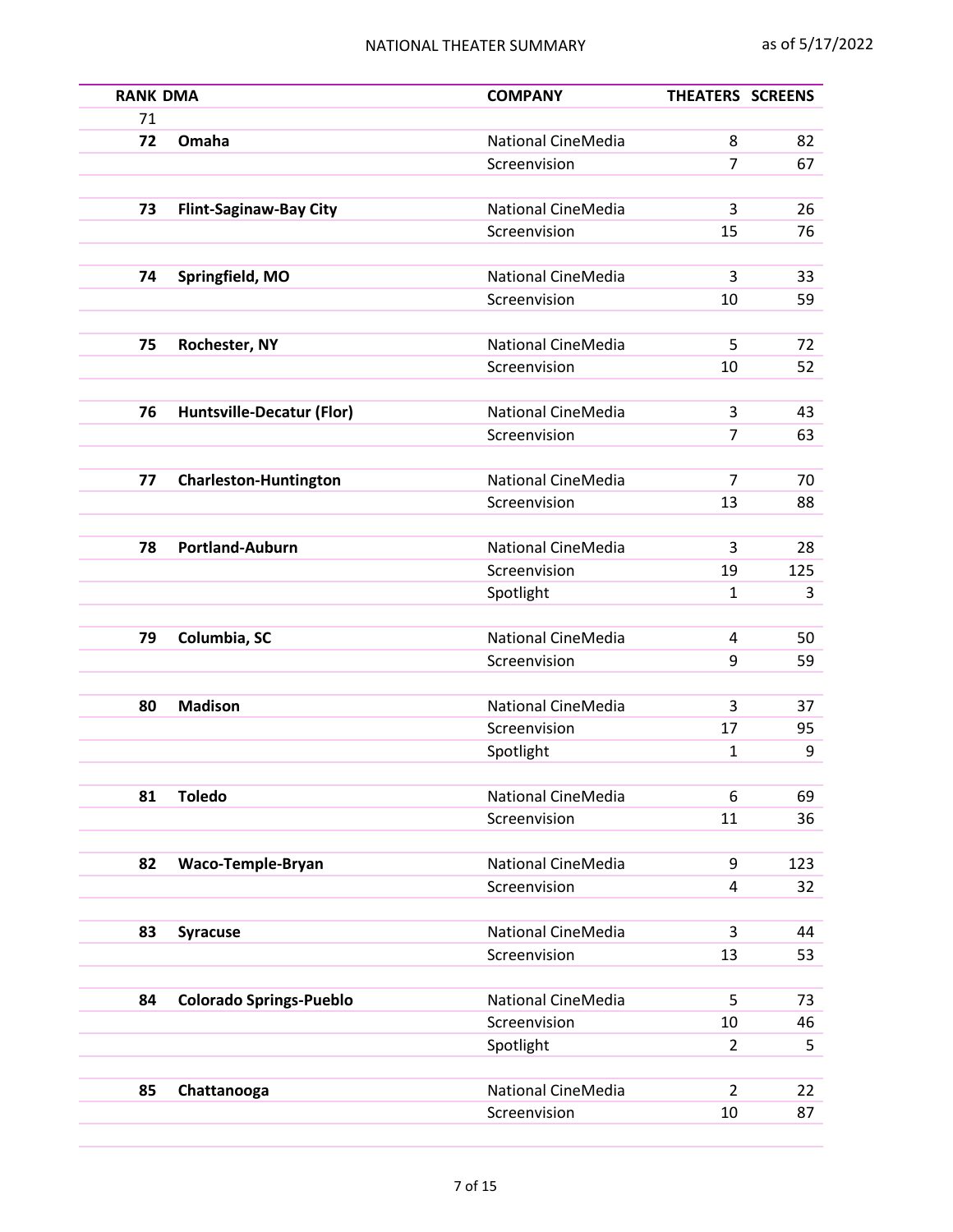| <b>RANK DMA</b> |                                       | <b>COMPANY</b>                     | THEATERS SCREENS |          |
|-----------------|---------------------------------------|------------------------------------|------------------|----------|
| 86              | Shreveport                            | <b>National CineMedia</b>          | 3                | 45       |
|                 |                                       | Screenvision                       | 8                | 32       |
|                 |                                       |                                    |                  |          |
| 87              | <b>Paducah-Cape Girard-Harsbg</b>     | <b>National CineMedia</b>          | 5                | 44       |
|                 |                                       | Screenvision                       | 8                | 43       |
| 88              | Champaign&Sprngfld-Decatur            | <b>National CineMedia</b>          | 4                | 36       |
|                 |                                       | Screenvision                       | 14               | 78       |
|                 |                                       |                                    |                  |          |
| 89              | Harlingen-Wslco-Brnsvl-McA            | <b>National CineMedia</b>          | 9                | 114      |
|                 |                                       | Screenvision                       | 3                | 30       |
|                 |                                       |                                    |                  |          |
| 90              | Savannah                              | National CineMedia                 | 4                | 45       |
|                 |                                       | Screenvision                       | 9                | 62       |
|                 |                                       |                                    |                  |          |
| 91              | <b>Charleston, SC</b>                 | National CineMedia                 | 5                | 69       |
|                 |                                       | Screenvision                       | 1                | 1        |
|                 |                                       |                                    |                  |          |
| 92              | <b>Cedar Rapids-Wtrlo-IWC&amp;Dub</b> | <b>National CineMedia</b>          | $\mathbf{1}$     | 14       |
|                 |                                       | Screenvision                       | 16               | 90       |
| 93              |                                       | <b>National CineMedia</b>          | 6                |          |
|                 | El Paso (Las Cruces)                  | Screenvision                       | 6                | 84       |
|                 |                                       | Spotlight                          | $\mathbf{1}$     | 57<br>9  |
|                 |                                       |                                    |                  |          |
| 94              | <b>Baton Rouge</b>                    | <b>National CineMedia</b>          | 5                | 68       |
|                 |                                       | Screenvision                       | 4                | 24       |
|                 |                                       |                                    |                  |          |
| 95              | <b>Burlington-Plattsburgh</b>         | National CineMedia                 | $\mathbf{1}$     | 8        |
|                 |                                       | Screenvision                       | 15               | 63       |
|                 |                                       | Spotlight                          | 3                | 25       |
|                 |                                       |                                    |                  |          |
| 96              | Ft. Smith-Fay-Sprngdl-Rgrs            | National CineMedia                 | $\mathbf{1}$     | 12       |
|                 |                                       | Screenvision                       | 14               | 106      |
|                 |                                       |                                    |                  |          |
| 97              | Jackson, MS                           | National CineMedia                 | $\mathbf{1}$     | 17       |
|                 |                                       | Screenvision                       | 6                | 44       |
|                 |                                       |                                    |                  |          |
| 98              | <b>Boise</b>                          | National CineMedia<br>Screenvision | 4<br>11          | 66<br>64 |
|                 |                                       |                                    |                  |          |
| 99              | <b>South Bend-Elkhart</b>             | <b>National CineMedia</b>          | 4                | 58       |
|                 |                                       | Screenvision                       | 10               | 45       |
|                 |                                       |                                    |                  |          |
| 100             | Tri-Cities, TN-VA                     | National CineMedia                 | $\overline{2}$   | 26       |
|                 |                                       | Screenvision                       | 8                | 57       |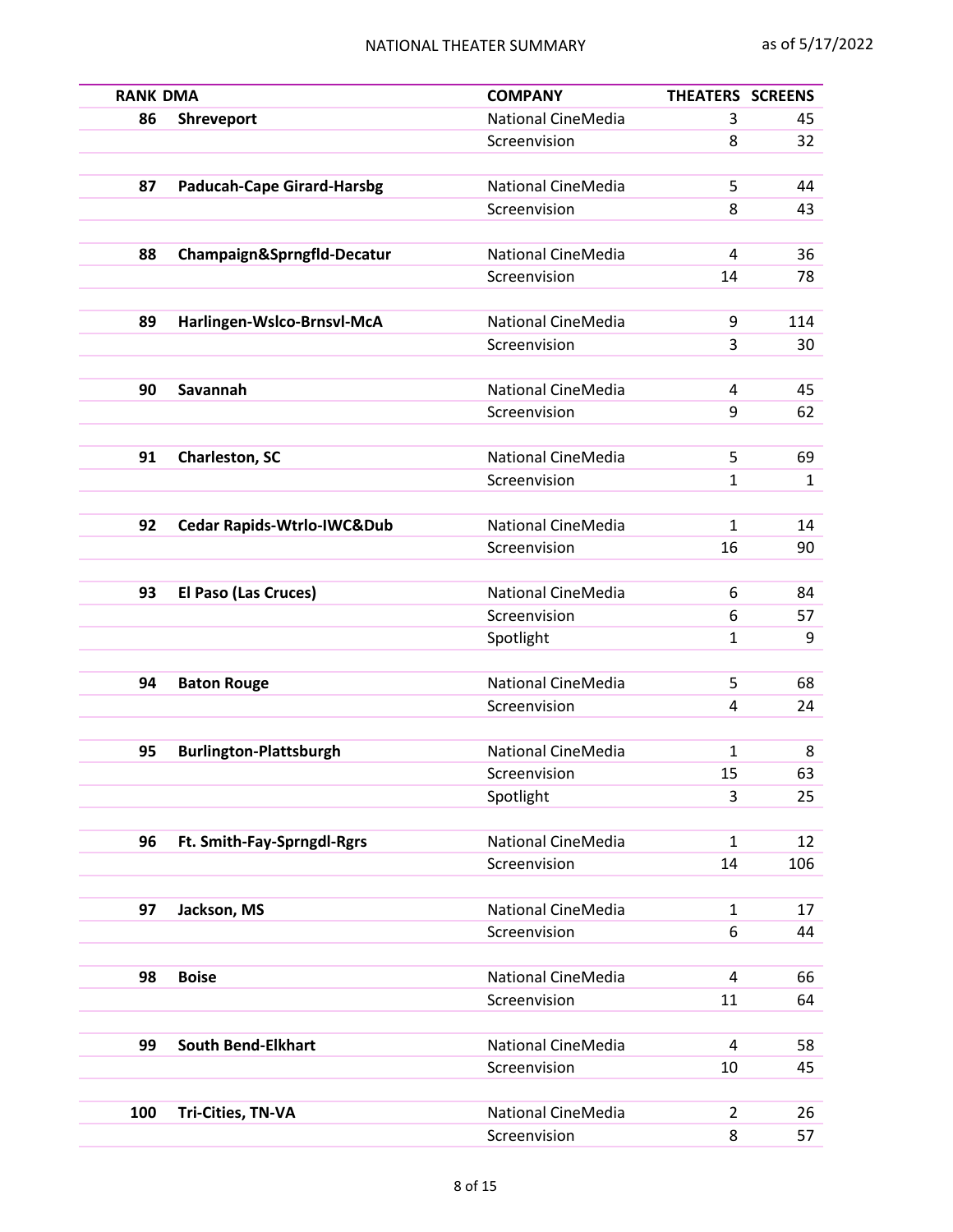| <b>RANK DMA</b> |                                    | <b>COMPANY</b>            | <b>THEATERS SCREENS</b> |          |
|-----------------|------------------------------------|---------------------------|-------------------------|----------|
| 100             |                                    |                           |                         |          |
| 101             | <b>Myrtle Beach-Florence</b>       | <b>National CineMedia</b> | $\overline{2}$          | 28       |
|                 |                                    | Screenvision              | 4                       | 40       |
|                 |                                    |                           |                         |          |
| 102             | Greenville-N.Bern-Washngtn         | <b>National CineMedia</b> | 3                       | 28       |
|                 |                                    | Screenvision              | 10                      | 67       |
| 103             | Davenport-R.Island-Moline          | <b>National CineMedia</b> | 3                       | 40       |
|                 |                                    | Screenvision              | 9                       | 55       |
|                 |                                    |                           |                         |          |
| 104             | <b>Lincoln &amp; Hastings-Krny</b> | <b>National CineMedia</b> | 3                       | 14       |
|                 |                                    | Screenvision              | 19                      | 69       |
|                 |                                    |                           |                         |          |
| 105             | Reno                               | National CineMedia        | 4                       | 54       |
|                 |                                    | Screenvision              | 8                       | 27       |
|                 |                                    |                           |                         |          |
| 106             | <b>Evansville</b>                  | National CineMedia        | $\overline{2}$          | 24       |
|                 |                                    | Screenvision              | 10                      | 85       |
| 107             | <b>Tallahassee-Thomasville</b>     | National CineMedia        | 4                       | 54       |
|                 |                                    | Screenvision              | $\overline{2}$          | 15       |
|                 |                                    |                           |                         |          |
| 108             | Johnstown-Altoona-St Colge         | <b>National CineMedia</b> | 3                       | 26       |
|                 |                                    | Screenvision              | 9                       | 35       |
|                 |                                    |                           |                         |          |
| 109             | Ft. Wayne                          | <b>National CineMedia</b> | $\overline{2}$          | 21       |
|                 |                                    | Screenvision              | 11                      | 70       |
|                 |                                    |                           |                         |          |
| 110             | Tyler-Longview(Lfkn&Ncgd)          | National CineMedia        | 3                       | 40       |
|                 |                                    | Screenvision              | 6                       | 46       |
|                 |                                    | <b>National CineMedia</b> |                         |          |
| 111             | <b>Sioux Falls (Mitchell)</b>      | Screenvision              | 5<br>16                 | 50<br>22 |
|                 |                                    |                           |                         |          |
| 112             | Augusta-Aiken                      | <b>National CineMedia</b> | 4                       | 54       |
|                 |                                    | Screenvision              | $\mathbf{1}$            | 3        |
|                 |                                    |                           |                         |          |
| 113             | <b>Fargo-Valley City</b>           | National CineMedia        | 1                       | 7        |
|                 |                                    | Screenvision              | 17                      | 57       |
|                 |                                    |                           |                         |          |
| 114             | Lansing                            | <b>National CineMedia</b> | 5                       | 55       |
|                 |                                    | Screenvision              | $\overline{2}$          | 20       |
|                 |                                    |                           |                         |          |
| 115             | Springfield-Holyoke                | National CineMedia        | 3                       | 37       |
|                 |                                    | Screenvision              | 6                       | 14       |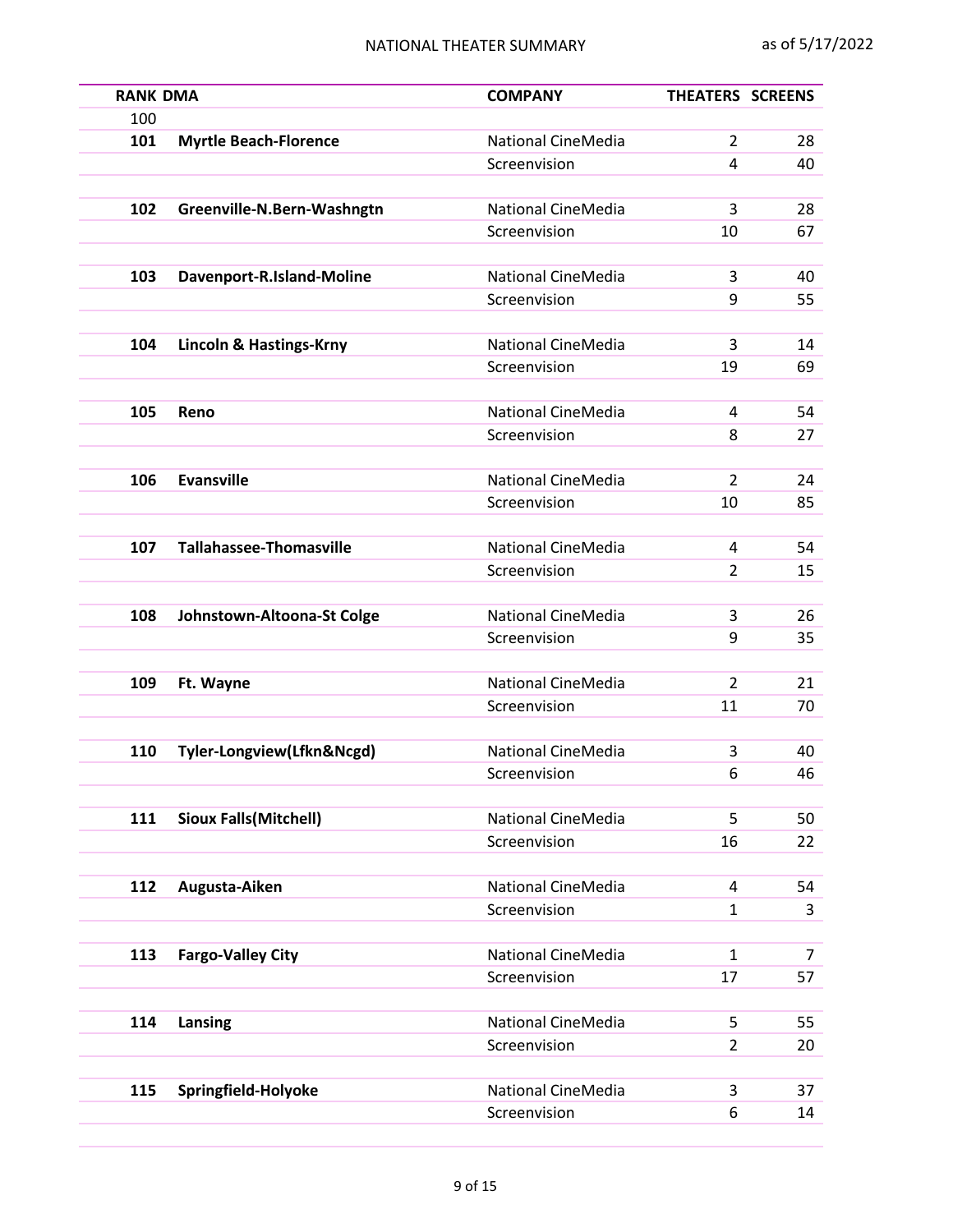| <b>RANK DMA</b> |                                   | <b>COMPANY</b>            | <b>THEATERS SCREENS</b> |                |
|-----------------|-----------------------------------|---------------------------|-------------------------|----------------|
| 116             | <b>Eugene</b>                     | National CineMedia        | 3                       | 43             |
|                 |                                   | Screenvision              | 4                       | 28             |
|                 |                                   | Spotlight                 | $\mathbf{1}$            | $\overline{7}$ |
| 117             | Yakima-Pasco-RchInd-Knnwck        | National CineMedia        | 4                       | 46             |
|                 |                                   | Screenvision              | 5                       | 35             |
|                 |                                   |                           |                         |                |
| 118             | <b>Traverse City-Cadillac</b>     | <b>National CineMedia</b> | $\mathbf{1}$            | 4              |
|                 |                                   | Screenvision              | 8                       | 47             |
|                 |                                   |                           |                         |                |
| 119             | Youngstown                        | <b>National CineMedia</b> | 5                       | 53             |
|                 |                                   | Screenvision              | 5                       | 21             |
| 120             | <b>Macon</b>                      | <b>National CineMedia</b> | 6                       | 66             |
|                 |                                   | Screenvision              | $\mathbf{1}$            | $\mathbf{1}$   |
|                 |                                   |                           |                         |                |
| 121             | Peoria-Bloomington                | <b>National CineMedia</b> | 3                       | 42             |
|                 |                                   | Screenvision              | 8                       | 63             |
|                 |                                   |                           |                         |                |
| 122             | SantaBarbra-SanMar-SanLuOb        | <b>National CineMedia</b> | 12                      | 75             |
|                 |                                   | Screenvision              | 4                       | 12             |
|                 |                                   | Spotlight                 | $\overline{2}$          | 17             |
| 123             | Montgomery-Selma                  | <b>National CineMedia</b> | 4                       | 49             |
|                 |                                   | Screenvision              | 1                       | 8              |
|                 |                                   |                           |                         |                |
| 124             | Lafayette, LA                     | <b>National CineMedia</b> | 3                       | 40             |
|                 |                                   | Screenvision              | 5                       | 25             |
|                 |                                   |                           |                         |                |
| 125             | <b>Bakersfield</b>                | <b>National CineMedia</b> | $\overline{2}$          | 20             |
|                 |                                   | Screenvision              | 6                       | 61             |
| 126             | <b>Monterey-Salinas</b>           | National CineMedia        | 3                       | 32             |
|                 |                                   | Screenvision              | 9                       | 75             |
|                 |                                   |                           |                         |                |
| 127             | Columbus, Ga (Opelika, Al)        | Screenvision              | 6                       | 64             |
|                 |                                   |                           |                         |                |
| 128             | Wilmington                        | National CineMedia        | $\overline{2}$          | 20             |
|                 |                                   | Screenvision              | 3                       | 31             |
|                 |                                   |                           |                         |                |
| 129             | La Crosse-Eau Claire              | Screenvision              | 10                      | 58             |
| 130             | <b>Corpus Christi</b>             | <b>National CineMedia</b> | $\overline{2}$          | 32             |
|                 |                                   | Screenvision              | 6                       | 28             |
|                 |                                   |                           |                         |                |
| 131             | <b>Columbus-Tupelo-West Point</b> | National CineMedia        | $\overline{2}$          | 19             |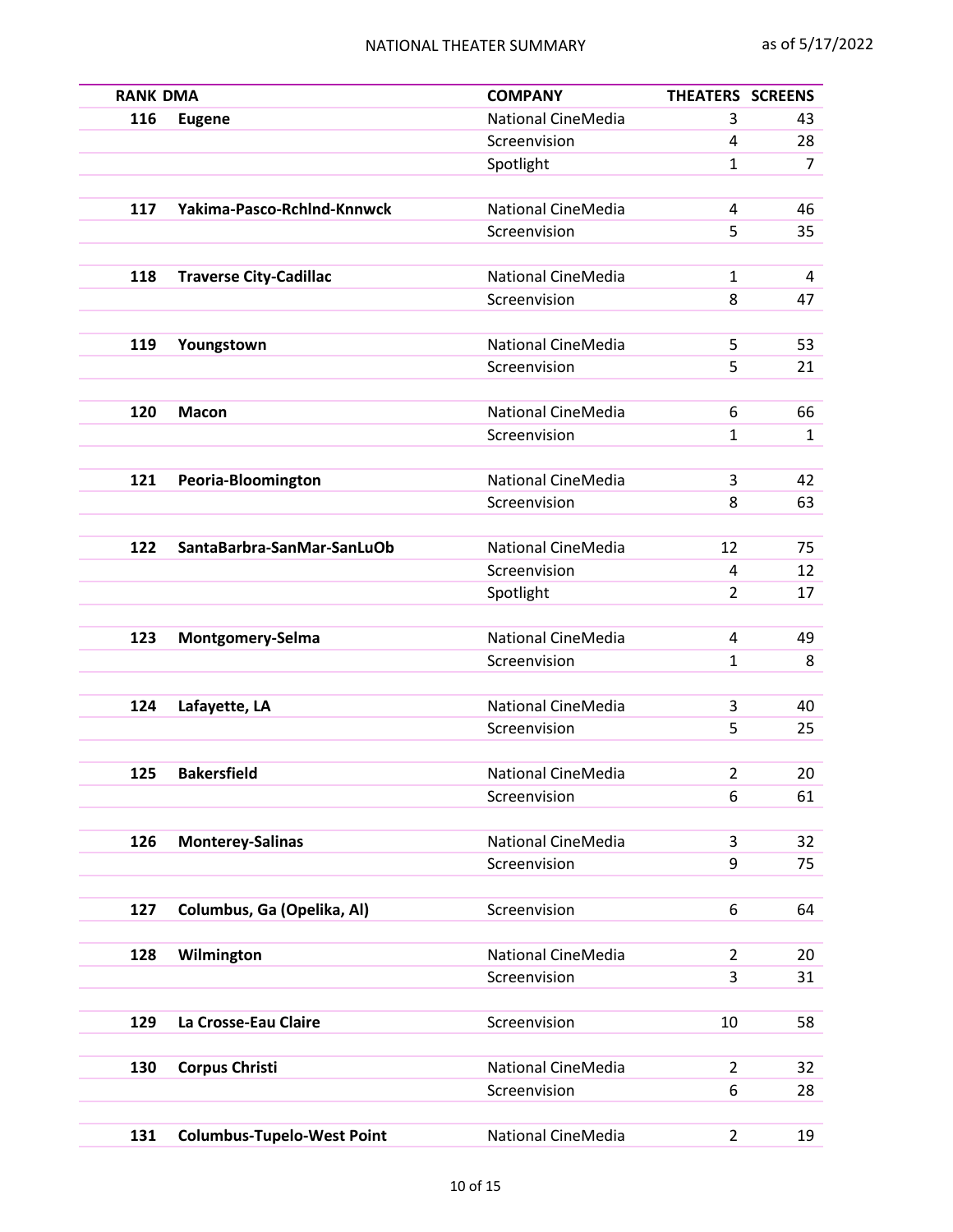| <b>RANK DMA</b> |                                   | <b>COMPANY</b>                            | THEATERS SCREENS    |                |
|-----------------|-----------------------------------|-------------------------------------------|---------------------|----------------|
| 131             | <b>Columbus-Tupelo-West Point</b> | Screenvision                              | 8                   | 39             |
|                 |                                   |                                           |                     |                |
| 132             | <b>Amarillo</b>                   | <b>National CineMedia</b>                 | 3                   | 40             |
|                 |                                   | Screenvision                              | 11                  | 26             |
|                 |                                   |                                           |                     |                |
| 133             | <b>Chico-Redding</b>              | <b>National CineMedia</b>                 | 3                   | 34             |
|                 |                                   | Screenvision                              | $\overline{2}$      | 19             |
|                 |                                   |                                           |                     |                |
| 134             | Wausau-Rhinelander                | Screenvision                              | 11                  | 64             |
|                 |                                   |                                           |                     |                |
| 135             | <b>Medford-Klamath Falls</b>      | <b>National CineMedia</b>                 | 6                   | 54             |
|                 |                                   | Screenvision                              | $\mathbf{1}$        | $\overline{2}$ |
|                 |                                   |                                           |                     |                |
| 136             | <b>Columbia-Jefferson City</b>    | <b>National CineMedia</b><br>Screenvision | 4<br>$\overline{7}$ | 35<br>38       |
|                 |                                   |                                           |                     |                |
| 137             | Salisbury                         | <b>National CineMedia</b>                 | 3                   | 28             |
|                 |                                   | Screenvision                              | 3                   | 12             |
|                 |                                   |                                           |                     |                |
| 138             | <b>Odessa-Midland</b>             | <b>National CineMedia</b>                 | 6                   | 66             |
|                 |                                   | Screenvision                              | 2                   | 5              |
|                 |                                   |                                           |                     |                |
| 139             | <b>Rockford</b>                   | <b>National CineMedia</b>                 | 3                   | 32             |
|                 |                                   | Screenvision                              | $\mathbf{1}$        | 9              |
|                 |                                   |                                           |                     |                |
| 140             | Minot-Bsmrck-Dcknsn(Wlstn)        | Screenvision                              | 14                  | 29             |
|                 |                                   |                                           |                     |                |
| 141             | <b>Duluth-Superior</b>            | <b>National CineMedia</b>                 | 1                   | 6              |
|                 |                                   | Screenvision                              | 14                  | 64             |
|                 |                                   |                                           |                     |                |
| 142             | <b>Topeka</b>                     | National CineMedia                        | $\overline{2}$      | 22             |
|                 |                                   | Screenvision                              | 6                   | 40             |
|                 |                                   |                                           |                     |                |
| 143             | <b>Palm Springs</b>               | <b>National CineMedia</b>                 | 4                   | 52             |
|                 |                                   | Screenvision                              | 4                   | 35             |
|                 |                                   |                                           |                     |                |
| 144             | <b>Monroe-El Dorado</b>           | <b>National CineMedia</b>                 | $\overline{2}$      | 27             |
|                 |                                   | Screenvision                              | 5                   | 22             |
|                 |                                   |                                           |                     |                |
| 145             | <b>Beaumont-Port Arthur</b>       | <b>National CineMedia</b>                 | $\overline{2}$      | 27             |
|                 |                                   | Screenvision                              | $\mathbf{1}$        | 10             |
|                 |                                   | <b>National CineMedia</b>                 |                     |                |
| 146             | <b>Lubbock</b>                    | Screenvision                              | 3<br>3              | 39<br>21       |
|                 |                                   |                                           |                     |                |
| 147             | Anchorage                         | National CineMedia                        | 5                   | 60             |
|                 |                                   |                                           |                     |                |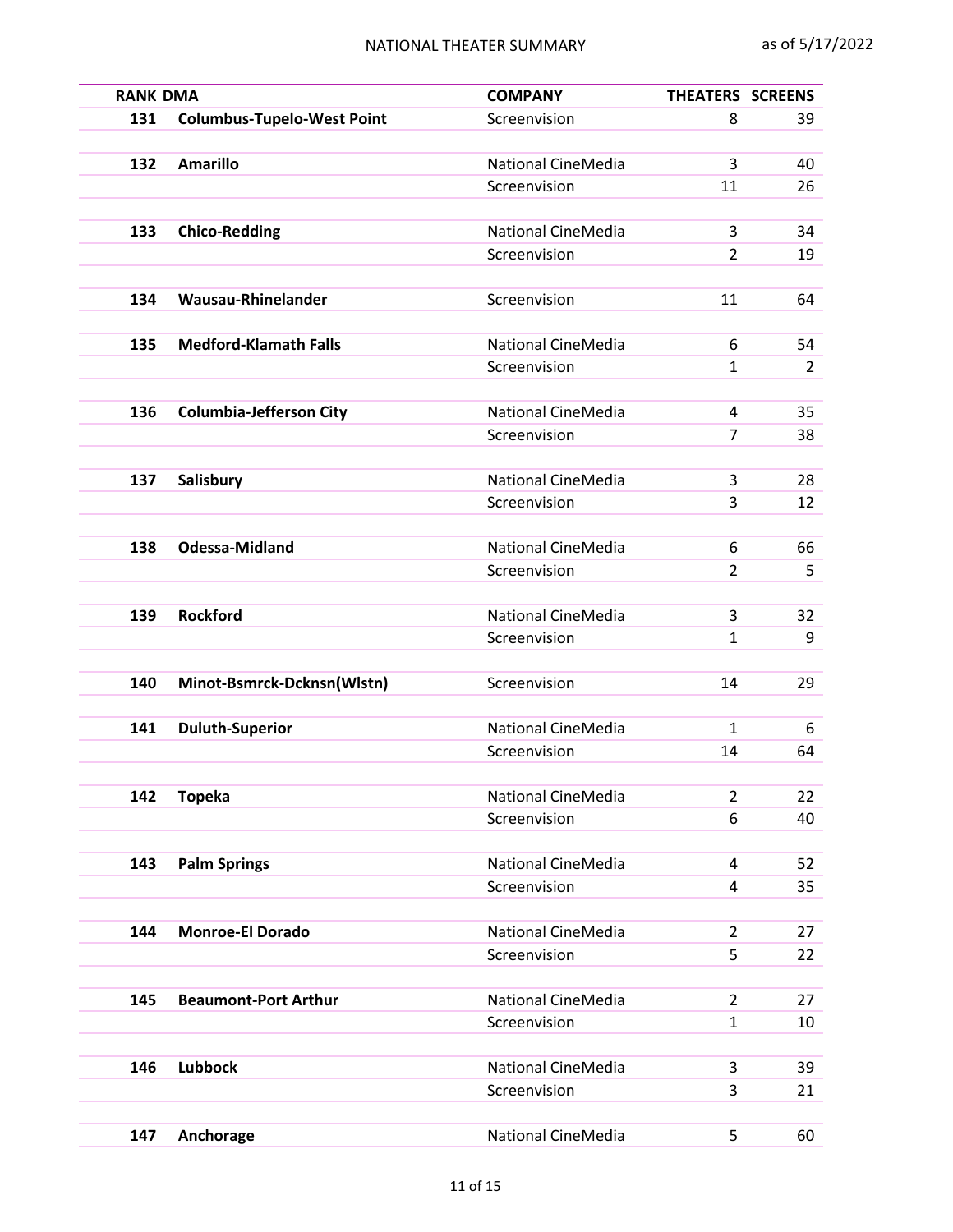| <b>RANK DMA</b> |                                   | <b>COMPANY</b>                     | THEATERS SCREENS    |              |
|-----------------|-----------------------------------|------------------------------------|---------------------|--------------|
| 147             | Anchorage                         | Screenvision                       | $\overline{2}$      | 4            |
|                 |                                   |                                    |                     |              |
| 148             | <b>Sioux City</b>                 | <b>National CineMedia</b>          | 3                   | 24           |
|                 |                                   | Screenvision                       | 13                  | 44           |
|                 | <b>Wichita Falls &amp; Lawton</b> | <b>National CineMedia</b>          |                     |              |
| 149             |                                   |                                    | $\mathbf{1}$        | 14           |
|                 |                                   | Screenvision                       | 6                   | 36           |
| 150             | <b>Erie</b>                       | National CineMedia                 | $\overline{2}$      | 27           |
|                 |                                   | Screenvision                       | 3                   | 5            |
|                 |                                   |                                    |                     |              |
| 151             | <b>Rochestr-Mason City-Austin</b> | <b>National CineMedia</b>          | $\mathbf{1}$        | 12           |
|                 |                                   | Screenvision                       | 5                   | 37           |
|                 |                                   |                                    |                     |              |
| 152             | Joplin-Pittsburg                  | <b>National CineMedia</b>          | $\overline{2}$      | 22           |
|                 |                                   | Screenvision                       | 14                  | 47           |
|                 |                                   |                                    |                     |              |
| 153             | Panama City                       | National CineMedia                 | 3                   | 37           |
|                 |                                   | Screenvision                       | $\overline{2}$      | 8            |
|                 |                                   |                                    |                     |              |
| 154             | <b>Bangor</b>                     | <b>National CineMedia</b>          | $\mathbf{1}$        | 3            |
|                 |                                   | Screenvision                       | 10                  | 40           |
|                 |                                   |                                    |                     |              |
| 155             | Idaho Fals-Pocatllo(Jcksn)        | <b>National CineMedia</b>          | $\overline{2}$      | 18           |
|                 |                                   | Screenvision                       | 9                   | 35           |
|                 |                                   |                                    |                     |              |
| 156             | <b>Terre Haute</b>                | <b>National CineMedia</b>          | $\overline{2}$      | 20           |
|                 |                                   | Screenvision                       | $\overline{7}$      | 15           |
|                 |                                   |                                    |                     |              |
| 157             | <b>Biloxi-Gulfport</b>            | National CineMedia                 | $\overline{2}$      | 34           |
|                 |                                   | Screenvision                       | $\mathbf{1}$        | 8            |
|                 |                                   |                                    |                     |              |
| 158             | Albany, GA                        | <b>National CineMedia</b>          | $\mathbf{1}$        | 6            |
|                 |                                   | Screenvision                       | 4                   | 35           |
|                 |                                   |                                    |                     |              |
| 159             | Sherman-Ada                       | National CineMedia                 | $\overline{2}$      | 20           |
|                 |                                   | Screenvision                       | 4                   | 26           |
|                 |                                   |                                    |                     |              |
| 160             | <b>Binghamton</b>                 | National CineMedia<br>Screenvision | $\overline{2}$<br>4 | 21<br>16     |
|                 |                                   |                                    |                     |              |
| 161             | Gainesville                       | National CineMedia                 | 3                   | 40           |
|                 |                                   | Screenvision                       | $\mathbf{1}$        | $\mathbf{1}$ |
|                 |                                   |                                    |                     |              |
| 162             | <b>Missoula</b>                   | National CineMedia                 | $\mathbf{1}$        | 14           |
|                 |                                   | Screenvision                       | 4                   | 24           |
|                 |                                   |                                    |                     |              |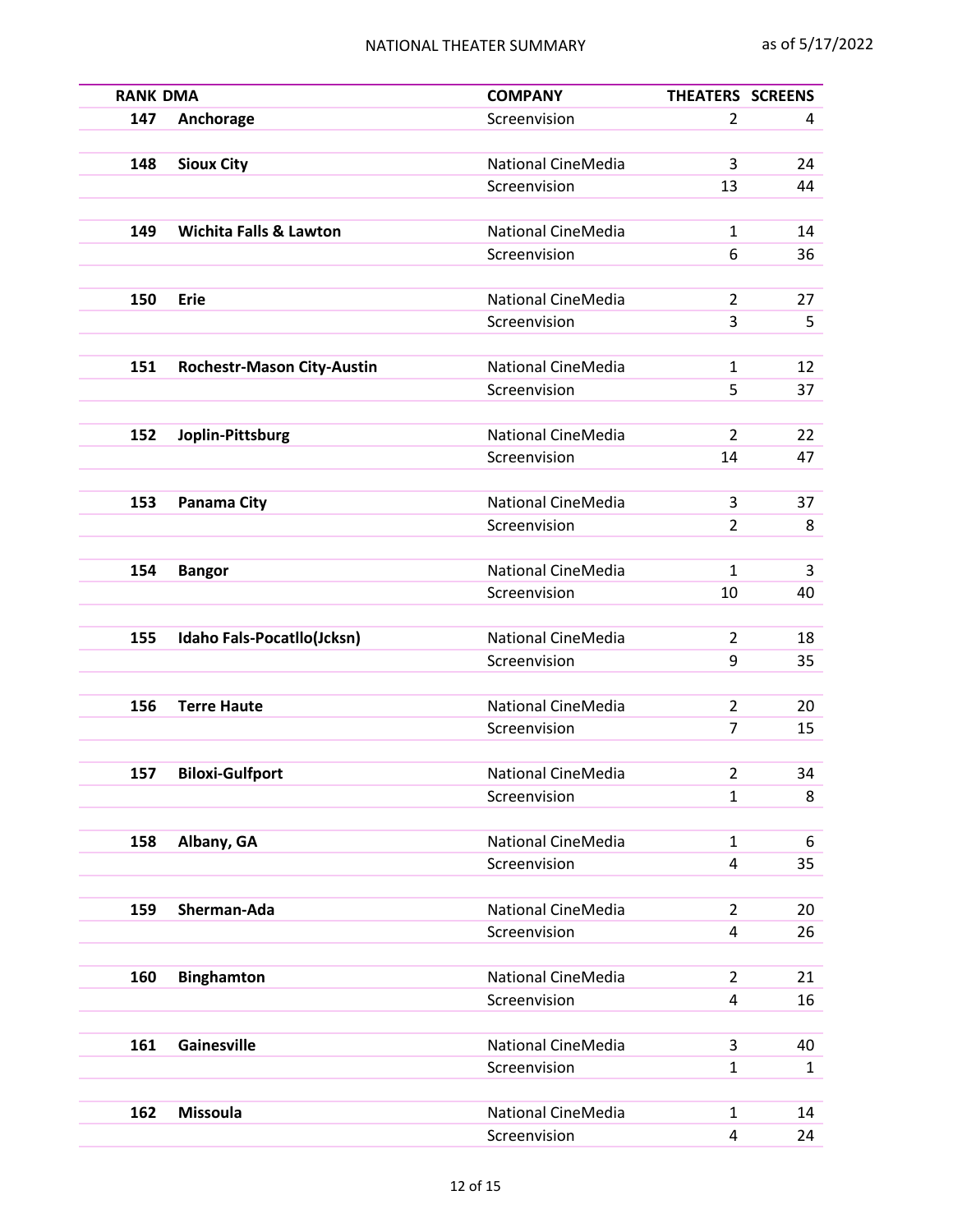| <b>RANK DMA</b> |                                   | <b>COMPANY</b>            | THEATERS SCREENS |              |
|-----------------|-----------------------------------|---------------------------|------------------|--------------|
| 162             |                                   |                           |                  |              |
| 163             | <b>Wheeling-Steubenville</b>      | <b>National CineMedia</b> | $\mathbf{1}$     | 14           |
|                 |                                   | Screenvision              | 3                | 13           |
| 164             | <b>Yuma-El Centro</b>             | National CineMedia        | 4                | 48           |
|                 |                                   | Screenvision              | $\overline{2}$   | 16           |
|                 |                                   |                           |                  |              |
| 165             | <b>Bluefield-Beckley-Oak Hill</b> | <b>National CineMedia</b> | $\mathbf{1}$     | 14           |
|                 |                                   | Screenvision              | 5                | 22           |
| 166             | <b>Billings</b>                   | Screenvision              | 3                | 26           |
|                 |                                   |                           |                  |              |
| 167             | Abilene-Sweetwater                | <b>National CineMedia</b> | 3                | 32           |
|                 |                                   | Screenvision              | 4                | 17           |
|                 |                                   |                           |                  |              |
| 168             | Hattiesburg-Laurel                | <b>National CineMedia</b> | $\mathbf{1}$     | 18           |
|                 |                                   | Screenvision              | 3                | 15           |
|                 |                                   |                           |                  |              |
| 169             | <b>Rapid City</b>                 | <b>National CineMedia</b> | $\mathbf{1}$     | 7            |
|                 |                                   | Screenvision              | 4                | 15           |
| 170             | <b>Utica</b>                      | National CineMedia        | $\mathbf{1}$     | 14           |
|                 |                                   |                           |                  |              |
| 171             | <b>Dothan</b>                     | Screenvision              | 3                | 22           |
|                 |                                   |                           |                  |              |
| 172             | <b>Clarksburg-Weston</b>          | National CineMedia        | $\mathbf{1}$     | 10           |
|                 |                                   | Screenvision              | 3                | 15           |
| 173             | <b>Lake Charles</b>               | <b>National CineMedia</b> | $\overline{2}$   | 23           |
|                 |                                   |                           |                  |              |
| 174             | Quincy-Hannibal-Keokuk            | <b>National CineMedia</b> | 1                | 6            |
|                 |                                   | Screenvision              | 3                | 17           |
|                 |                                   |                           |                  |              |
| 175             | Jackson, Tn                       | Screenvision              | 3                | 17           |
|                 |                                   |                           |                  |              |
| 176             | Harrisonburg                      | National CineMedia        | 1                | 14           |
|                 |                                   | Screenvision              | $\mathbf{1}$     | 1            |
|                 |                                   | Spotlight                 | $\mathbf{1}$     | 3            |
| 177             | <b>Elmira (Corning)</b>           | <b>National CineMedia</b> | $\mathbf{1}$     | 10           |
|                 |                                   | Screenvision              | 4                | 15           |
|                 |                                   |                           |                  |              |
| 178             | <b>Charlottesville</b>            | National CineMedia        | $\mathbf{1}$     | 14           |
|                 |                                   | Screenvision              | 1                | $\mathbf{1}$ |
|                 |                                   |                           |                  |              |
| 179             | Watertown                         | National CineMedia        | $\mathbf{1}$     | 12           |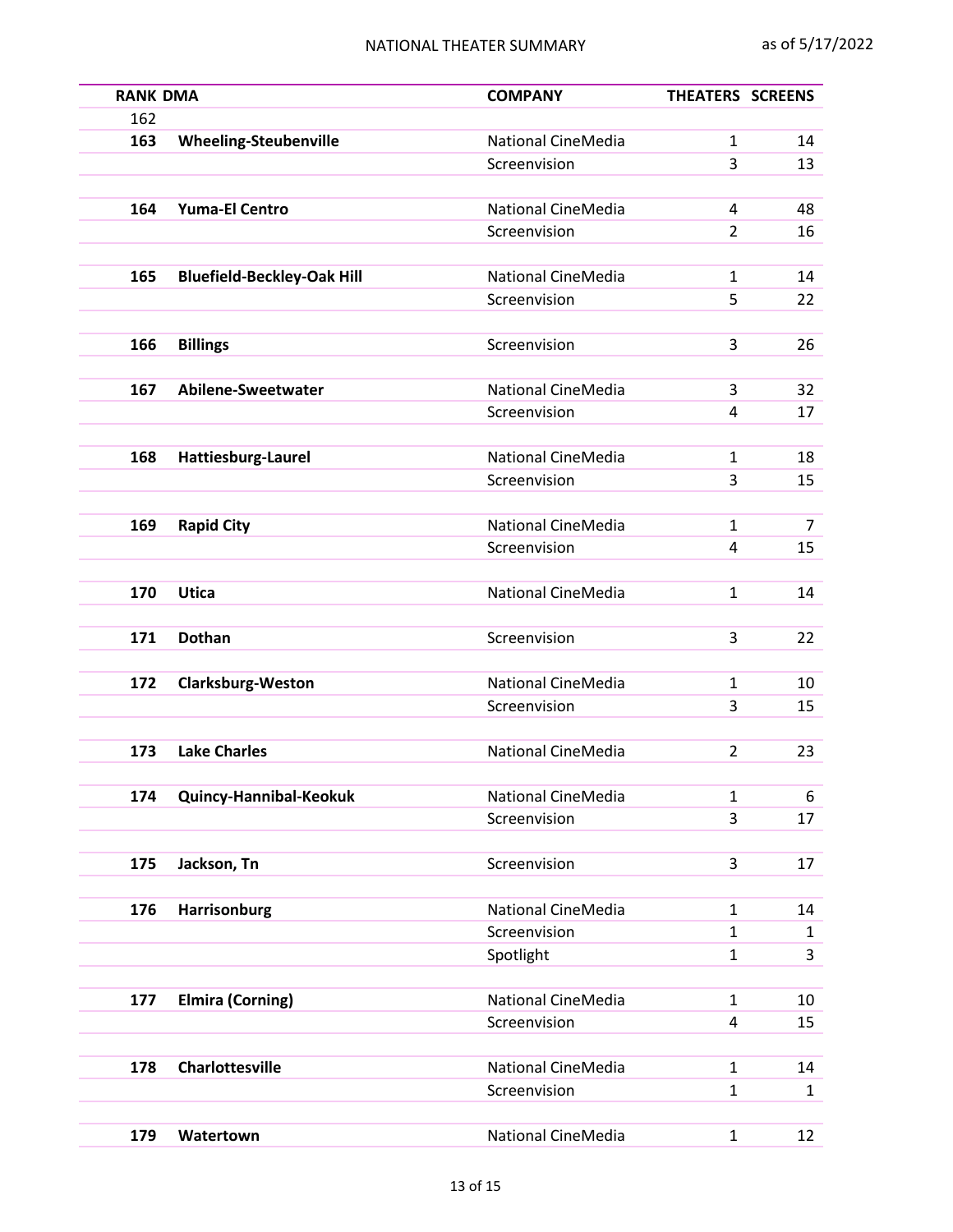| <b>RANK DMA</b> |                                | <b>COMPANY</b>            | THEATERS SCREENS |                |
|-----------------|--------------------------------|---------------------------|------------------|----------------|
| 179             | Watertown                      | Screenvision              | $\overline{2}$   | $\overline{2}$ |
| 180             | Bend, OR                       | <b>National CineMedia</b> | $\mathbf{1}$     | 16             |
|                 |                                |                           |                  |                |
| 181             | Alexandria, LA                 | National CineMedia        | $\overline{2}$   | 22             |
|                 |                                | Screenvision              | 1                | 3              |
| 182             |                                | Screenvision              | 8                | 36             |
|                 | <b>Marquette</b>               |                           |                  |                |
| 183             | Jonesboro                      | Screenvision              | 4                | 32             |
|                 |                                |                           |                  |                |
| 184             | Lafayette, IN                  | <b>National CineMedia</b> | 3                | 26             |
| 185             | <b>Bowling Green</b>           | <b>National CineMedia</b> | 3                | 30             |
|                 |                                | Screenvision              | 1                | $\mathbf{1}$   |
|                 |                                |                           |                  |                |
| 186             | Laredo                         | <b>National CineMedia</b> | $\mathbf{1}$     | 16             |
|                 |                                |                           |                  |                |
| 187             | <b>Butte-Bozeman</b>           | <b>National CineMedia</b> | $\overline{2}$   | 17             |
|                 |                                | Screenvision              | 3                | 4              |
| 188             | <b>Grand Junction-Montrose</b> | <b>National CineMedia</b> | $\overline{2}$   | 21             |
|                 |                                | Screenvision              | $\mathbf{1}$     | $\mathbf{1}$   |
|                 |                                |                           |                  |                |
| 189             | <b>Twin Falls</b>              | National CineMedia        | $\mathbf{1}$     | 4              |
|                 |                                | Screenvision              | 1                | 13             |
| 190             | Lima                           | National CineMedia        | $\mathbf{1}$     | 12             |
|                 |                                |                           |                  |                |
| 191             | <b>Great Falls</b>             | Screenvision              | 6                | 21             |
|                 |                                |                           |                  |                |
| 192             | <b>Meridian</b>                | National CineMedia        | $\mathbf{1}$     | 6              |
|                 |                                | Screenvision              | 1                | $\mathbf{1}$   |
| 193             | Parkersburg                    | <b>National CineMedia</b> | $\overline{2}$   | 19             |
|                 |                                |                           |                  |                |
| 194             | <b>Eureka</b>                  | National CineMedia        | 3                | 28             |
|                 |                                | Screenvision              | 1                | 6              |
| 195             | <b>Cheyenne-Scottsbluff</b>    | National CineMedia        | $\mathbf{1}$     | 6              |
|                 |                                | Screenvision              | $\mathbf{1}$     | $\mathbf{1}$   |
|                 |                                |                           |                  |                |
| 196             | San Angelo                     | National CineMedia        | $\mathbf{1}$     | 14             |
|                 |                                | Screenvision              | $\overline{2}$   | 11             |
|                 |                                |                           |                  |                |
| 198             | <b>Mankato</b>                 | National CineMedia        | $\mathbf{1}$     | 8              |